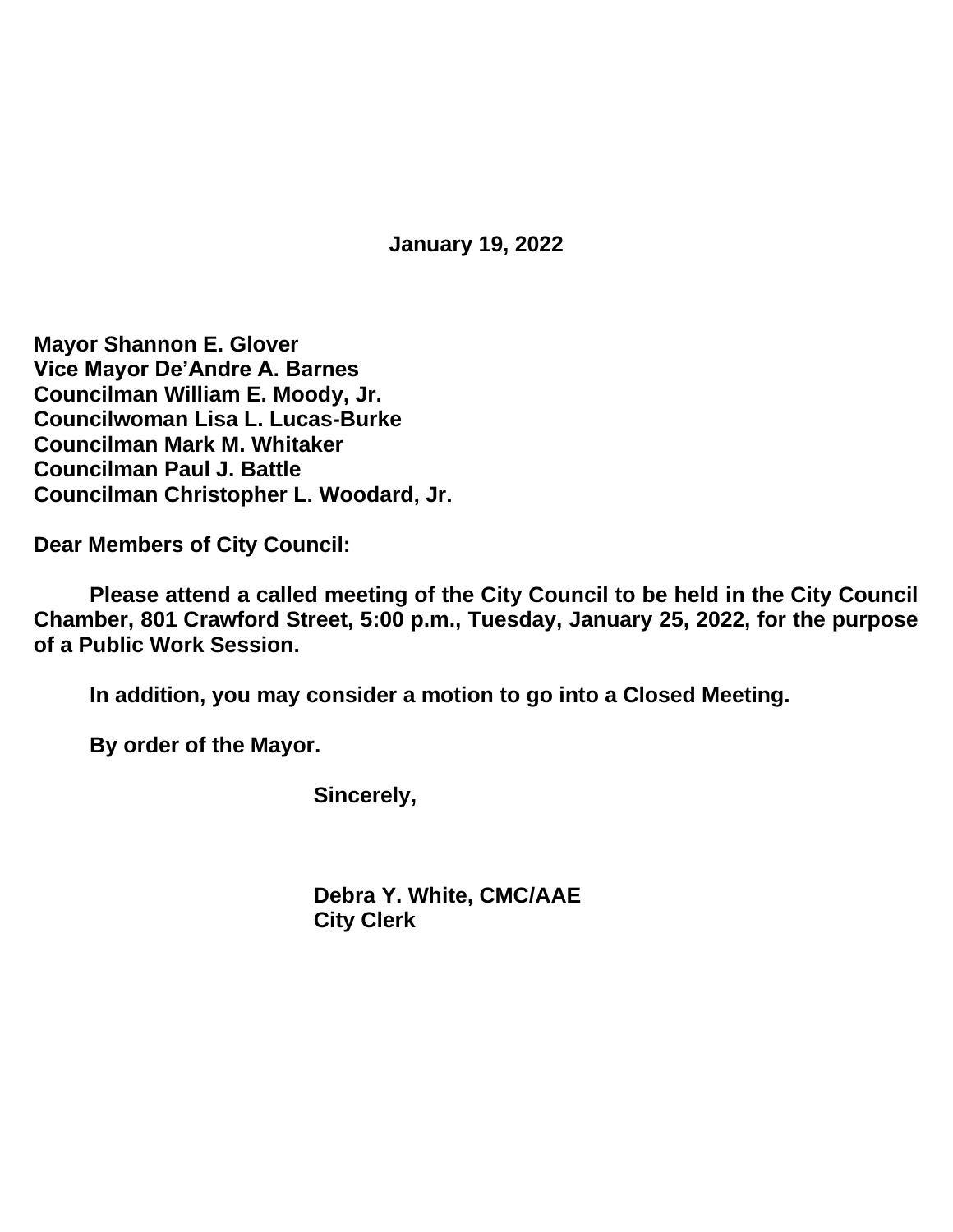**Portsmouth City Council Public Work Session Tuesday, January 25, 2022 5:00 p.m.**

- **1. [Pavilion Operations](https://www.portsmouthva.gov/DocumentCenter/View/11806/Pavilion-Presentation)**
- **2. [ShotSpotter Technology](https://www.portsmouthva.gov/DocumentCenter/View/11741/Portsmouth-VA-1252022)**
- **3. [Southside Network Authority Funding Discussion](https://www.portsmouthva.gov/DocumentCenter/View/11742/Southside-Network-Authority-Presentation-January-25-2022)**
- **4. City Manager's Report Overview/Report Backs**
- **5. City Council Liaison Report**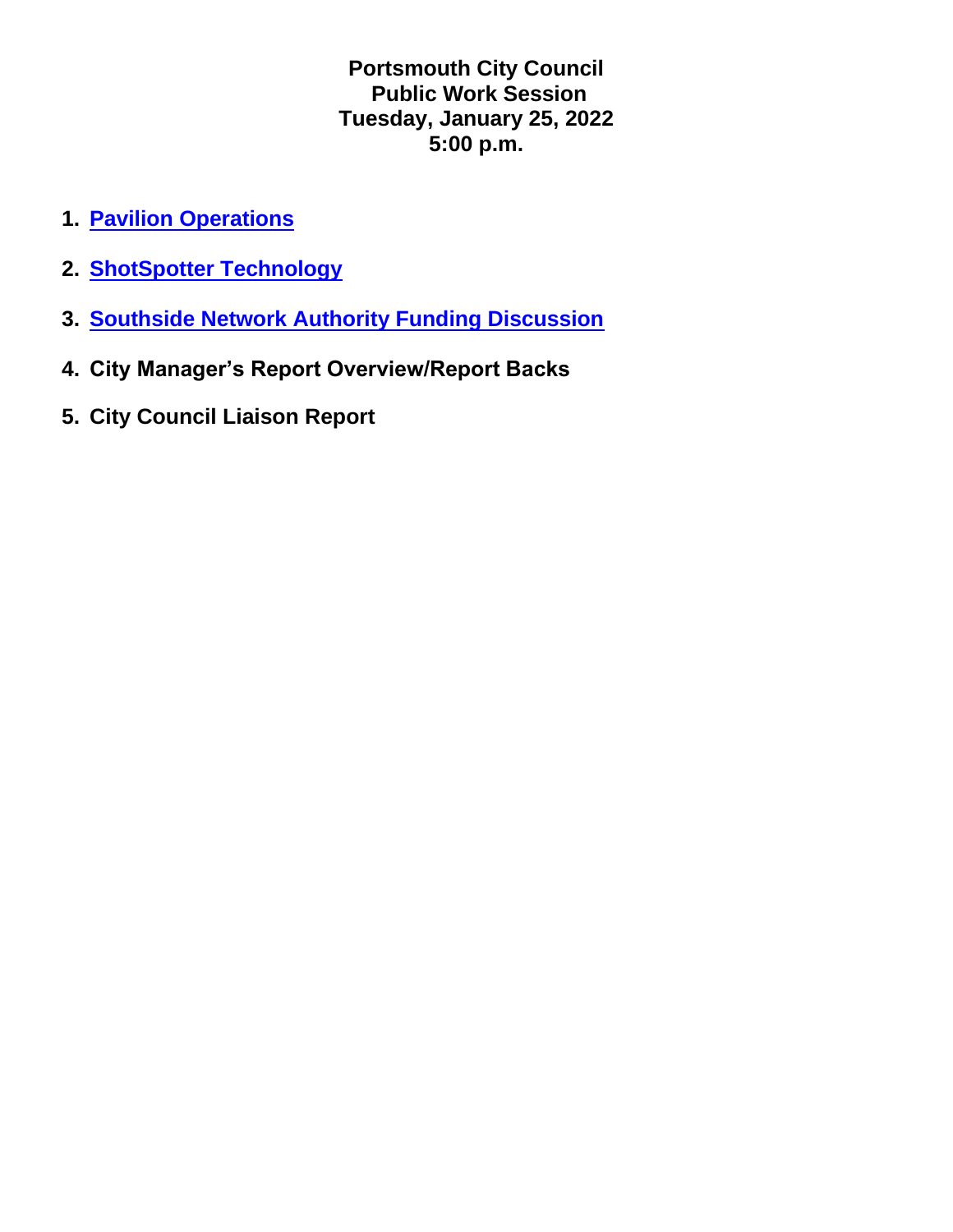

# C I T Y C O U N C I L A G E N D A

**Tuesday, January 25, 2022 - 7:00 p.m. City Council Chamber 801 Crawford Street, 6th Floor, Portsmouth, Virginia**

#### **CALL TO ORDER**

**INVOCATION - Pastor Harold Woodley, Union Bethel Church of God in Christ**

**PLEDGE OF ALLEGIANCE** 

**ROLL CALL**

**[MINUTES](https://www.portsmouthva.gov/DocumentCenter/View/11700/City-Council-Minutes)** (Electronic Roll Call)

# **\*CITY COUNCIL RULES REQUIRE A LIMIT OF UP TO FIVE (5) MINUTES TO SPEAK\***

### **CITY MANAGER'S REPORT**

**22-24** Adoption of an ordinance accepting Municipal Utility Assistance Program funds in the amount of \$358,129.64 from the Virginia Department of Housing and Community Development and appropriating said sum in the FY 2022 Grants Fund for application to eligible Public Utilities Department customer account arrearages. (Electronic Roll Call) **[Executive Brief and documentation](https://www.portsmouthva.gov/DocumentCenter/View/11697/22-24-CMR-and-documentation) [Ordinance](https://www.portsmouthva.gov/DocumentCenter/View/11698/22-24-Ordinance)**

#### **NEW BUSINESS**

- **22-25** Boards and Commissions (Electronic Roll Call)
- 22-26 Items Submitted by Council Members
	- Adoption of a resolution concerning entry into a Southside Network Authority Project participation agreement and acquisition of shares in the Regional Fiber Connectivity Ring Project. Deferred from the January 11, 2022, City Council meeting. (Electronic Roll Call)

**[Resolution](https://www.portsmouthva.gov/DocumentCenter/View/11699/22-26-Resolution)**

- **22-27 [Report on Pending Items](https://www.portsmouthva.gov/DocumentCenter/View/11702/Non-Agenda-Speakers-Report-Final)**
- **22-28** Non-Agenda Speakers

# **ADJOURNMENT**

**CITY COUNCIL MEETINGS ARE BROADCAST ON PCTV CHANNEL 48/39. ALSO AVAILABLE ON THE INTERNET AT [WWW.PORTSMOUTHVA.GOV](http://www.portsmouthva.gov/) AND THE CITY'S YOUTUBE CHANNEL.**

**CONT. ON NEXT PAGE**